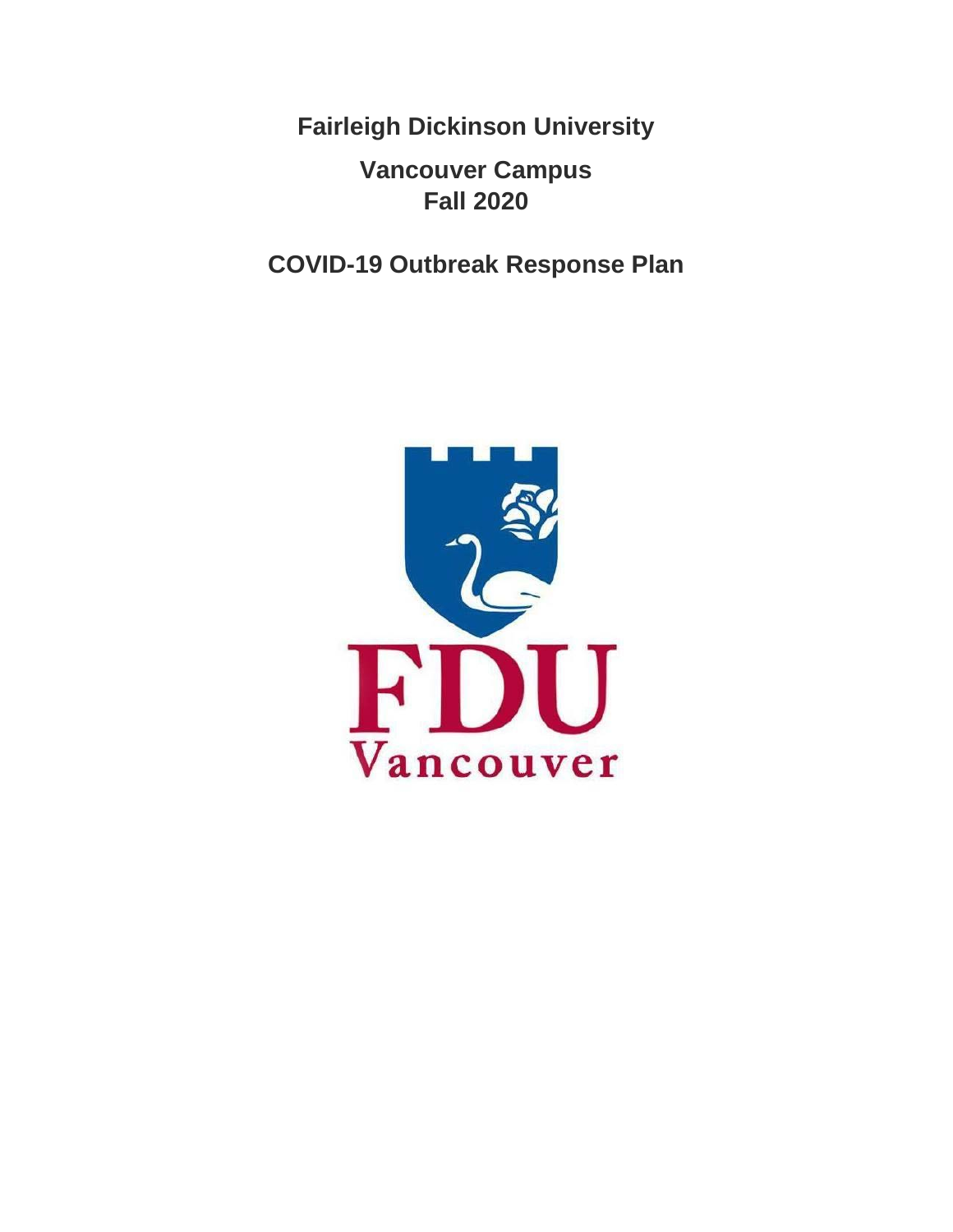

# **Fairleigh Dickinson University Vancouver Campus**

### **COVID – 19 Outbreak Response Plan**

For each visit to campus, individuals are required to complete a self-assessment questionnaire via a QR scan that is available at all perimeter doors. This includes a declaration that they are symptom free, have not come into contact with anyone infected with COVID-19 and have not travelled internationally in the last 14 days. These records are kept for 30 days.

If FDU becomes aware of any confirmed, probable or suspect cases of COVID-19 while on campus, the FDU Deputy Campus Executive will contact Health Link BC at 8-1-1 for further guidance, including information on testing and self-isolation, that can be provided to the individual(s) affected.

#### **If an FDU** *student* **studying** *on campus* **has been diagnosed with a confirmed case of COVID-19, the following protocols will be followed:**

- the FDU Student Services team will intervene via a telephone or Zoom meeting to:
	- o determine what instructions the student has received from the Public Health Authority after being diagnosed with a confirmed case of COVID-19
	- o assess the student's ability to successfully self-isolate and to provide assistance to them if needed
	- o identify the times and days the student had been on campus for the previous 14 days prior to the diagnosis
	- o identify the names of any FDU students, staff or faculty that the student has had direct contact with, including classmates, roommates and coworkers, for the previous 14 days prior to the diagnosis
	- o evaluate the student's need for academic accommodation
- The FDU Student Services team will contact the Campus Executive and the Human resources Department immediately to relay the information received from the student.
- With the approval of the Campus Executive, FDU Student Services will collect the names of all students who were on campus for the previous 14 days prior to the diagnosis, including those names disclosed by the student. These students will be contacted by phone and email to inform them that they may have had direct contact with an individual who has tested positive to COVID-19, and to provide them with the information on testing and self-isolation that has been received from Health Link BC.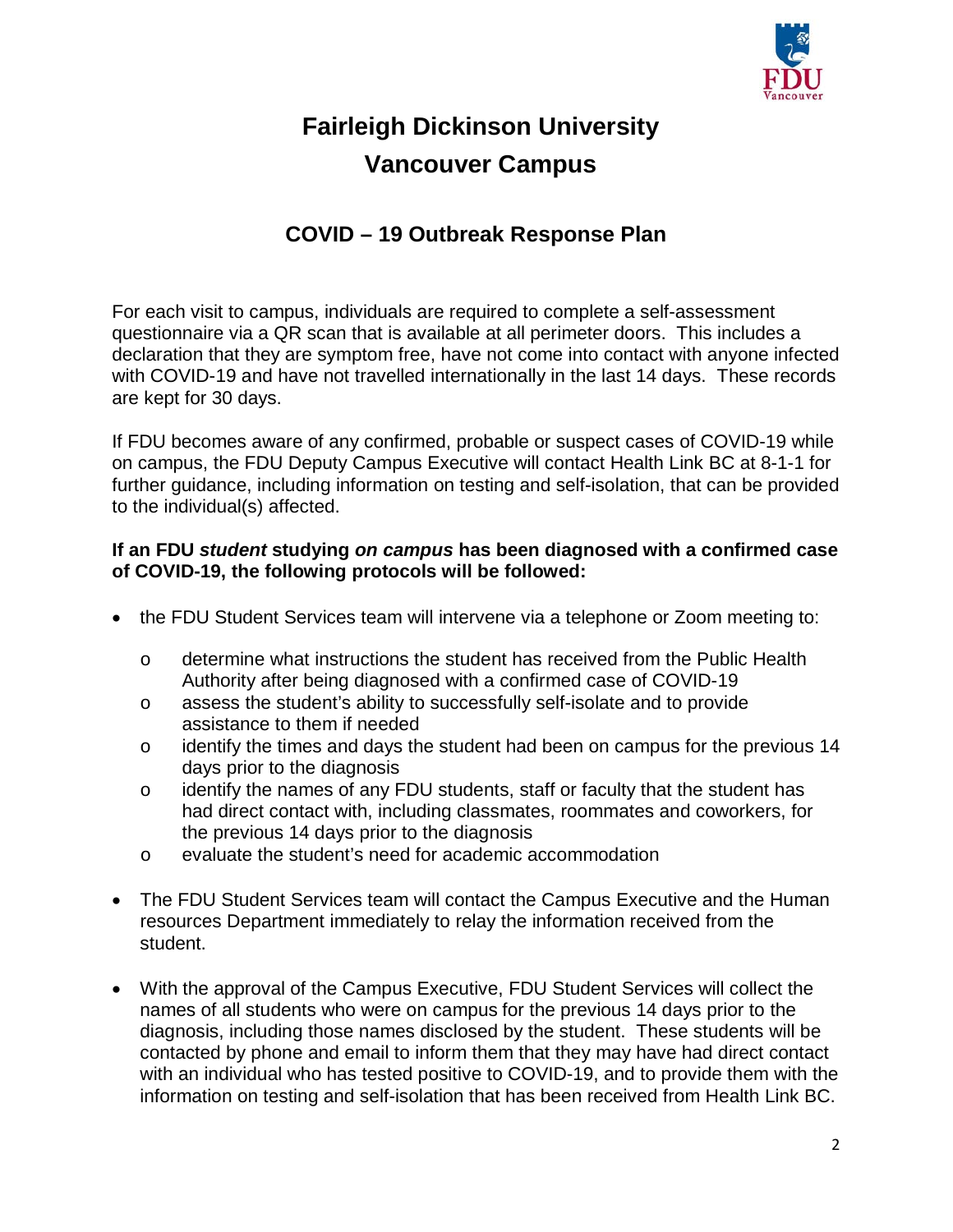

- With the approval of the Campus Executive, the FDU Human Resources department will collect the names of all employees who were on campus for the previous 14 days prior to the diagnosis, including those names disclosed by the student. These employees will be contacted by phone and email to inform them that they may have had direct contact with an individual who has tested positive to COVID-19, and to provide them with the information on testing and self-isolation that has been received from Health Link BC.
- The Campus Executive will issue an order to close the campus for a 48 hour period and post this order on the FDU Vancouver website. During the closure period, all classes will be held in synchronous mode via Zoom. Faculty and staff have already prepared for this eventuality.
- The campus facilities will be fully sanitized before reopening.
- The student will receive a daily phone call from FDU's monitoring team to check on their welfare and the welfare of any family members in isolation with them. Students should call 811 to discuss the process to receive medical clearance after their 14 day self-isolation.
- The student diagnosed with a confirmed case of COVID-19 may return to campus after providing Enrollment Services with a copy of their negative COVID-19 test result.

#### **If an FDU** *student* **studying** *online in Canada* **has been diagnosed with a confirmed case of COVID-19, the following protocols will be followed:**

- the FDU Student Services team will intervene via a telephone or Zoom meeting to:
	- o determine what instructions the student has received from the Public Health Authority after being diagnosed with a confirmed case of COVID-19
	- o assess the student's ability to successfully self-isolate and to provide assistance to them if needed
	- o identify the names of any FDU students, staff or faculty that the student may have had direct contact with, including classmates, roommates and coworkers, for the previous 14 days prior to the diagnosis
	- o evaluate the student's need for academic accommodation
- The FDU Student Services team will contact the Campus Executive and the Human resources Department immediately to relay the information received from the student.
- With the approval of the Campus Executive, the FDU Student Services team will contact all of the students identified above, by phone and email, to inform them that they may have had direct contact with an individual who has tested positive to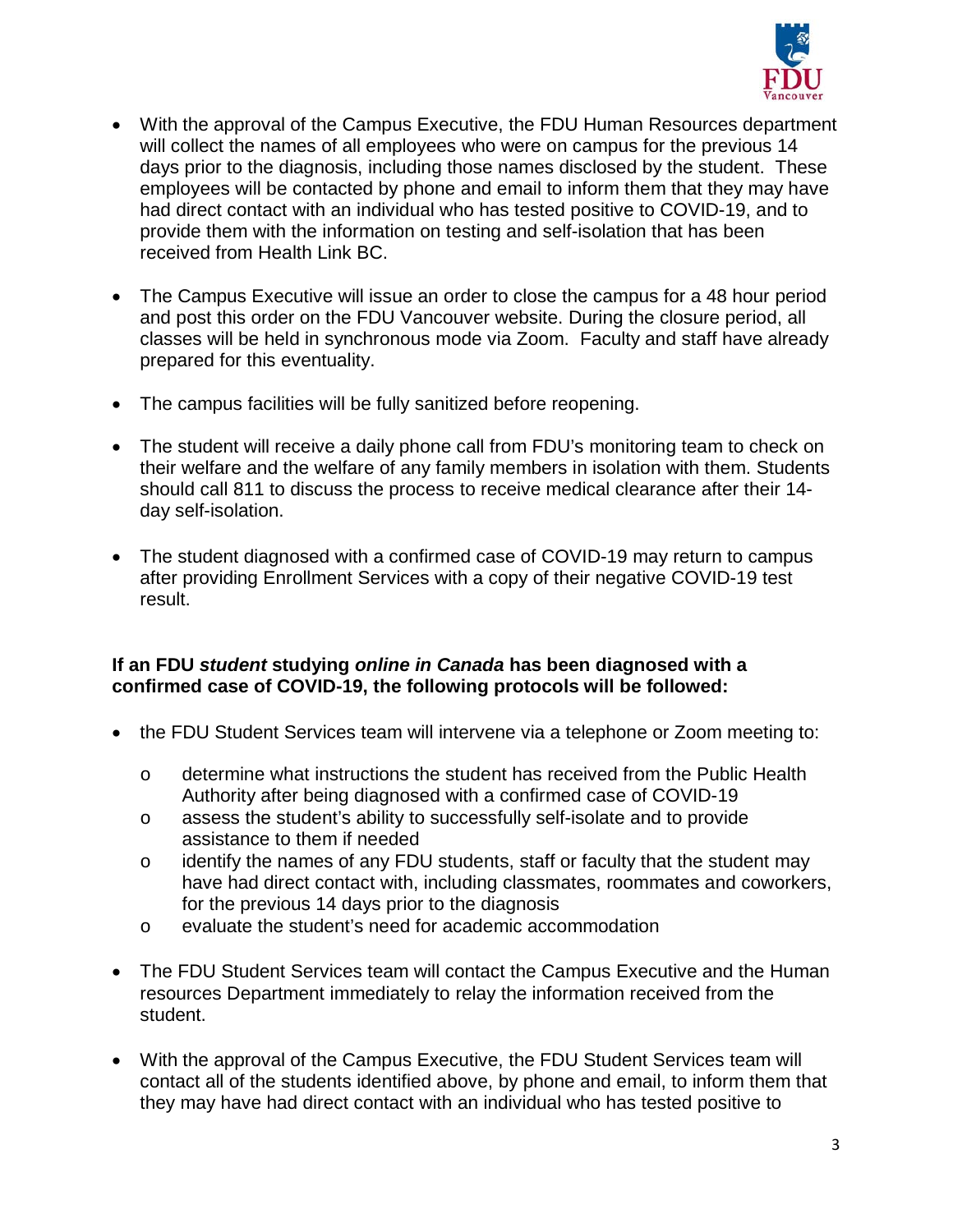

COVID-19. They will be provided with the information on testing and self-isolation that has been received from Health Link BC.

- With the approval of the Campus Executive, the FDU the FDU Human Resources department will contact all of the faculty and staff identified above, by phone and email, to inform them that they may have had direct contact with an individual who has tested positive to COVID-19. They will be provided with the information on testing and self-isolation that has been received from Health Link BC.
- The student will receive a daily phone call from FDU's monitoring team to check on their welfare and the welfare of any family members in isolation with them. Students should call 811 to discuss the process to receive medical clearance after their 14 day self-isolation.

#### **If an FDU** *student* **studying** *online outside Canada* **has been diagnosed with a confirmed case of COVID-19, the following protocols will be followed:**

- the FDU Student Services team will intervene via a telephone or Zoom meeting to:
	- o assess the student's ability to successfully self-isolate and to provide assistance to them if needed
	- o evaluate the student's need for academic accommodation
- The FDU Student Services team will contact the Deputy Campus Executive and to relay the information received from the student.
- The student will receive a daily phone call or email from FDU's monitoring team to check on their welfare.

#### **If an FDU** *faculty or staff member* **has been diagnosed with a confirmed case of COVID-19, the following protocols will be followed:**

- the FDU Human Resources Department will intervene via a telephone or Zoom meeting to:
	- o determine what instructions the individual has received from the Public Health Authority after being diagnosed with a confirmed case of COVID-19
	- o assess the individual's ability to successfully self-isolate and to provide assistance to them if needed
	- o identify the times and days the individual had been on campus for the previous 14 days prior to their diagnosis
	- o identify the names of any FDU students, staff or faculty that the individual has had direct contact with for the previous 14 days prior to the diagnosis